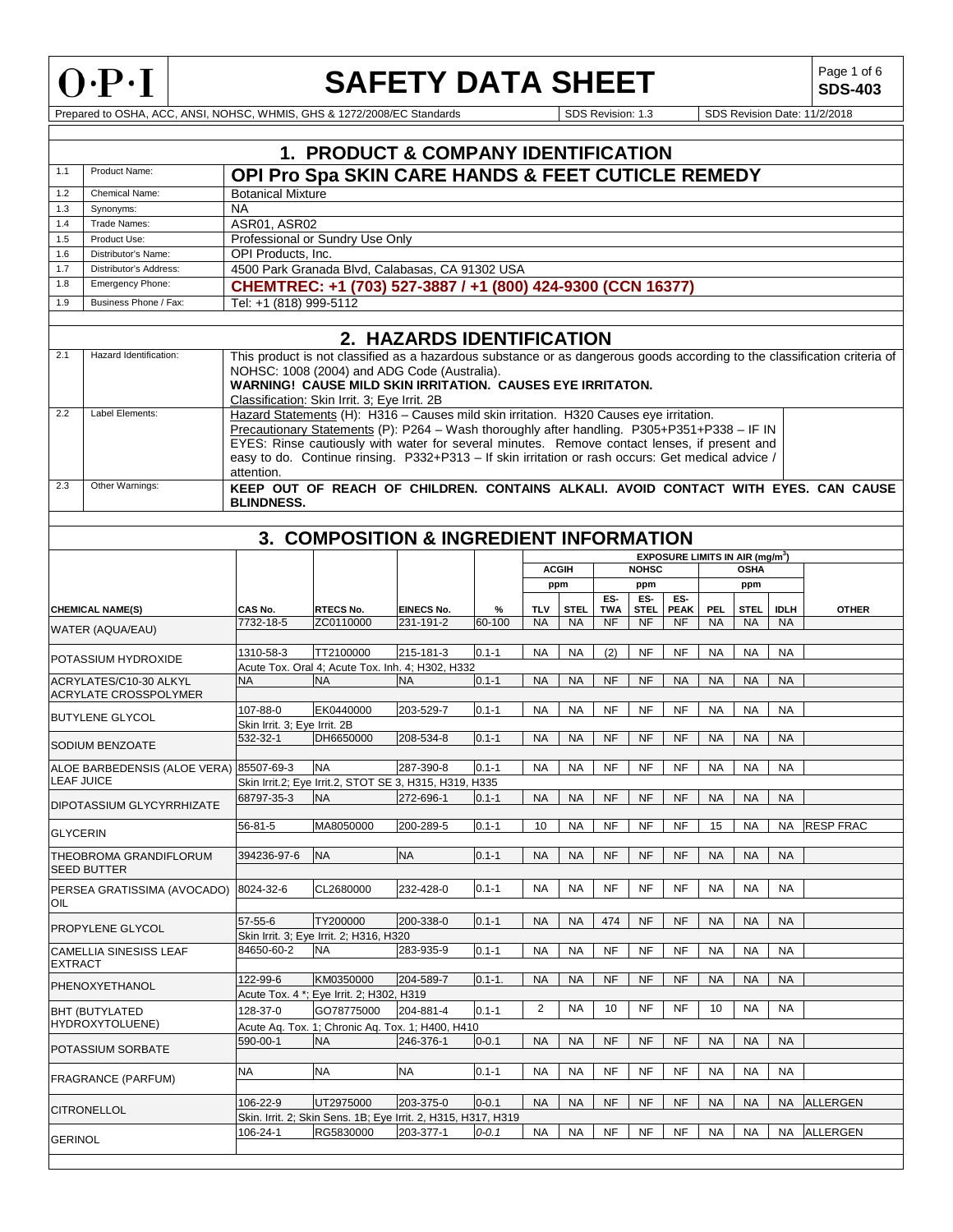

# **SAFETY DATA SHEET**

**SDS-403**

Prepared to OSHA, ACC, ANSI, NOHSC, WHMIS, GHS & 1272/2008/EC Standards SDS Revision: 1.3 SDS Revision: 1.3 SDS Revision Date: 11/2/2018

|                 |                                 |                          | 3. COMPOSITION & INGREDIENT INFORMATION - cont'd                                                                                                                                                                                                 |                                 |           |            |              |                   |                             |                                             |           |             |             |                 |              |
|-----------------|---------------------------------|--------------------------|--------------------------------------------------------------------------------------------------------------------------------------------------------------------------------------------------------------------------------------------------|---------------------------------|-----------|------------|--------------|-------------------|-----------------------------|---------------------------------------------|-----------|-------------|-------------|-----------------|--------------|
|                 |                                 |                          |                                                                                                                                                                                                                                                  |                                 |           |            |              |                   |                             | EXPOSURE LIMITS IN AIR (mg/m <sup>3</sup> ) |           |             |             |                 |              |
|                 |                                 |                          |                                                                                                                                                                                                                                                  |                                 |           |            | <b>ACGIH</b> |                   | <b>NOHSC</b>                |                                             |           | <b>OSHA</b> |             |                 |              |
|                 |                                 |                          |                                                                                                                                                                                                                                                  |                                 |           |            | ppm          |                   | ppm                         |                                             |           | ppm         |             |                 |              |
|                 | <b>CHEMICAL NAME(S)</b>         | <b>CAS No.</b>           | <b>RTECS No.</b>                                                                                                                                                                                                                                 | <b>EINECS No.</b>               | %         | <b>TLV</b> | <b>STEL</b>  | ES-<br><b>TWA</b> | ES-<br><b>STEL</b>          | ES-<br><b>PEAK</b>                          | PEL       | <b>STEL</b> | <b>IDLH</b> |                 | <b>OTHER</b> |
| <b>LIMONENE</b> |                                 | 138-86-3                 | CS8100000                                                                                                                                                                                                                                        | 205-341-0                       | $0 - 0.1$ | <b>NA</b>  | <b>NA</b>    | <b>NF</b>         | <b>NF</b>                   | <b>NF</b>                                   | <b>NA</b> | <b>NA</b>   | NA.         | ALLERGEN        |              |
|                 |                                 |                          |                                                                                                                                                                                                                                                  |                                 |           |            |              |                   |                             |                                             |           |             |             |                 |              |
| <b>LINALOOL</b> |                                 | 78-70-6                  | RG5775000                                                                                                                                                                                                                                        | 201-134-4                       | $0 - 0.1$ | NA         | NA           | <b>NF</b>         | NF                          | <b>NF</b>                                   | <b>NA</b> | <b>NA</b>   | NA          | <b>ALLERGEN</b> |              |
|                 |                                 |                          |                                                                                                                                                                                                                                                  |                                 |           |            |              |                   |                             |                                             |           |             |             |                 |              |
|                 |                                 |                          |                                                                                                                                                                                                                                                  | <b>4. FIRST AID MEASURES</b>    |           |            |              |                   |                             |                                             |           |             |             |                 |              |
| 4.1             | First Aid:                      | Ingestion:               | If ingested, do not induce vomiting. Drink plenty of water or milk IMMEDIATELY. If the patient is vomiting,                                                                                                                                      |                                 |           |            |              |                   |                             |                                             |           |             |             |                 |              |
|                 |                                 |                          | continue to offer plenty of water or milk. Never give water or milk to an unconscious person. Contact the                                                                                                                                        |                                 |           |            |              |                   |                             |                                             |           |             |             |                 |              |
|                 |                                 |                          | nearest Poison Control Center or local emergency number. Provide an estimate of the time and amount of                                                                                                                                           |                                 |           |            |              |                   |                             |                                             |           |             |             |                 |              |
|                 |                                 |                          | the substance that was swallowed.                                                                                                                                                                                                                |                                 |           |            |              |                   |                             |                                             |           |             |             |                 |              |
|                 |                                 | Eyes:                    | If product is in the eyes, flush with copious amounts of lukewarm water for at least 15 minutes. Open and<br>close eyelid(s) to ensure thorough irrigation. If problem persists, consult a physician.                                            |                                 |           |            |              |                   |                             |                                             |           |             |             |                 |              |
|                 |                                 | Skin:                    | If redness, dryness or other signs of irritation to the skin develop, wash affected skin areas with plenty of                                                                                                                                    |                                 |           |            |              |                   |                             |                                             |           |             |             |                 |              |
|                 |                                 |                          | warm water and soap. If irritation persists, consult a physician.                                                                                                                                                                                |                                 |           |            |              |                   |                             |                                             |           |             |             |                 |              |
|                 |                                 | Inhalation:              | Remove victim to fresh air at once.                                                                                                                                                                                                              |                                 |           |            |              |                   |                             |                                             |           |             |             |                 |              |
| 4.2             | Effects of Exposure:            | Ingestion:               | If product is swallowed, may cause nausea, vomiting and/or diarrhea.                                                                                                                                                                             |                                 |           |            |              |                   |                             |                                             |           |             |             |                 |              |
|                 |                                 | Eyes:<br>Skin:           | Slightly irritating to the eyes.<br>May be irritating to skin in some sensitive individuals, especially after prolonged contact.                                                                                                                 |                                 |           |            |              |                   |                             |                                             |           |             |             |                 |              |
|                 |                                 | Inhalation:              | Inhalation is unlikely; however, vapors of this product may be slightly irritating to some sensitive                                                                                                                                             |                                 |           |            |              |                   |                             |                                             |           |             |             |                 |              |
|                 |                                 |                          | individuals.                                                                                                                                                                                                                                     |                                 |           |            |              |                   |                             |                                             |           |             |             |                 |              |
| 4.3             | Symptoms of Overexposure:       |                          | Symptoms of overexposure may include redness, itching, and irritation.                                                                                                                                                                           |                                 |           |            |              |                   |                             |                                             |           |             |             |                 |              |
| 4.4             | <b>Acute Health Effects:</b>    |                          | Redness, itching, and irritation of skin at the site of contact for some sensitive individuals.                                                                                                                                                  |                                 |           |            |              |                   |                             |                                             |           |             |             |                 |              |
| 4.5             | Chronic Health Effects:         |                          | No chronic health effects are known, although symptoms and discomfort may occur for several days following                                                                                                                                       |                                 |           |            |              |                   |                             |                                             |           |             |             |                 |              |
|                 |                                 |                          | overexposure following ingestion. Components in the fragrance, contained in very small quantities in this product, may                                                                                                                           |                                 |           |            |              |                   |                             |                                             |           |             |             |                 |              |
| 4.6             | Target Organs:                  |                          | be mild allergens to some sensitive individuals.                                                                                                                                                                                                 |                                 |           |            |              |                   |                             |                                             |           |             |             |                 |              |
| 4.7             | <b>Medical Conditions</b>       | Eyes, Skin<br>None known |                                                                                                                                                                                                                                                  |                                 |           |            |              |                   | <b>HEALTH</b>               |                                             |           |             |             |                 | 1            |
|                 | Aggravated by Exposure:         |                          |                                                                                                                                                                                                                                                  |                                 |           |            |              |                   |                             |                                             |           |             |             |                 |              |
|                 |                                 |                          |                                                                                                                                                                                                                                                  |                                 |           |            |              |                   | <b>FLAMMABILITY</b>         |                                             |           |             |             |                 | 0            |
|                 |                                 |                          |                                                                                                                                                                                                                                                  |                                 |           |            |              |                   | <b>PHYSICAL HAZARDS</b>     |                                             |           |             |             |                 | 0            |
|                 |                                 |                          |                                                                                                                                                                                                                                                  |                                 |           |            |              |                   | <b>PROTECTIVE EQUIPMENT</b> |                                             |           |             |             |                 | А            |
|                 |                                 |                          |                                                                                                                                                                                                                                                  |                                 |           |            |              |                   | <b>EYES</b>                 |                                             |           |             |             |                 |              |
|                 |                                 |                          |                                                                                                                                                                                                                                                  | <b>5. FIREFIGHTING MEASURES</b> |           |            |              |                   |                             |                                             |           |             |             |                 |              |
| 5.1             | Fire & Explosion Hazards:       |                          | This product is non-flammable. When exposed to high temperatures, may produce hazardous                                                                                                                                                          |                                 |           |            |              |                   |                             |                                             |           |             |             |                 |              |
|                 |                                 |                          | decomposition products such as oxides of carbon (e.g., CO, CO <sub>2</sub> ) and nitrogen (e.g., NO <sub>x</sub> ) and                                                                                                                           |                                 |           |            |              |                   |                             |                                             |           |             |             |                 |              |
|                 |                                 | smoke.                   |                                                                                                                                                                                                                                                  |                                 |           |            |              |                   |                             |                                             |           |             |             |                 |              |
| 5.2             | <b>Extinguishing Methods:</b>   |                          | Water, Foam, CO <sub>2</sub> , Dry Chemical                                                                                                                                                                                                      |                                 |           |            |              |                   |                             |                                             |           |             |             |                 |              |
| 5.3             | <b>Firefighting Procedures:</b> |                          | First responders should wear eye protection. Structural fire fighters must wear full protective                                                                                                                                                  |                                 |           |            |              |                   |                             |                                             |           |             |             |                 |              |
|                 |                                 |                          | equipment and MSHA/NIOSH-approved self-contained breathing apparatus. If possible, prevent                                                                                                                                                       |                                 |           |            |              |                   |                             |                                             |           |             |             |                 |              |
|                 |                                 |                          | runoff water from entering storm drains, bodies of water, or other environmentally sensitive areas.<br>If necessary, rinse contaminated equipment with soapy water before returning to service.                                                  |                                 |           |            |              |                   |                             |                                             |           |             |             |                 |              |
|                 |                                 |                          |                                                                                                                                                                                                                                                  |                                 |           |            |              |                   |                             |                                             |           |             |             |                 |              |
|                 |                                 |                          | <b>6. ACCIDENTAL RELEASE MEASURES</b>                                                                                                                                                                                                            |                                 |           |            |              |                   |                             |                                             |           |             |             |                 |              |
| 6.1             | Spills:                         |                          | Before cleaning any spill or leak, individuals involved in spill cleanup must wear appropriate Personal Protective                                                                                                                               |                                 |           |            |              |                   |                             |                                             |           |             |             |                 |              |
|                 |                                 | Equipment.               |                                                                                                                                                                                                                                                  |                                 |           |            |              |                   |                             |                                             |           |             |             |                 |              |
|                 |                                 |                          | For small spills (e.g., < 1 gallon (3.8 L)) wear appropriate personal protective equipment (e.g., goggles, gloves). Remove                                                                                                                       |                                 |           |            |              |                   |                             |                                             |           |             |             |                 |              |
|                 |                                 |                          | spilled material with absorbent material and place into appropriate closed container(s) for disposal. Dispose of properly                                                                                                                        |                                 |           |            |              |                   |                             |                                             |           |             |             |                 |              |
|                 |                                 |                          | in accordance with local, state and federal regulations. Wash all affected areas and outside of container with plenty of                                                                                                                         |                                 |           |            |              |                   |                             |                                             |           |             |             |                 |              |
|                 |                                 |                          | warm water and soap. Remove any contaminated clothing and wash thoroughly before reuse.                                                                                                                                                          |                                 |           |            |              |                   |                             |                                             |           |             |             |                 |              |
|                 |                                 |                          | For large spills (e.g., $\geq 1$ gallon (3.8 L)), deny entry to all unprotected individuals. Dike and contain spill with inert                                                                                                                   |                                 |           |            |              |                   |                             |                                             |           |             |             |                 |              |
|                 |                                 |                          | material (e.g., sand or earth). Transfer liquid to containers for recovery or disposal and solid diking material to separate<br>containers for proper disposal. Remove contaminated clothing promptly and wash affected skin areas with soap and |                                 |           |            |              |                   |                             |                                             |           |             |             |                 |              |
|                 |                                 |                          | water. Keep spills and cleaning runoffs out of drains, municipal sewers and open bodies of water.                                                                                                                                                |                                 |           |            |              |                   |                             |                                             |           |             |             |                 |              |
|                 |                                 |                          |                                                                                                                                                                                                                                                  |                                 |           |            |              |                   |                             |                                             |           |             |             |                 |              |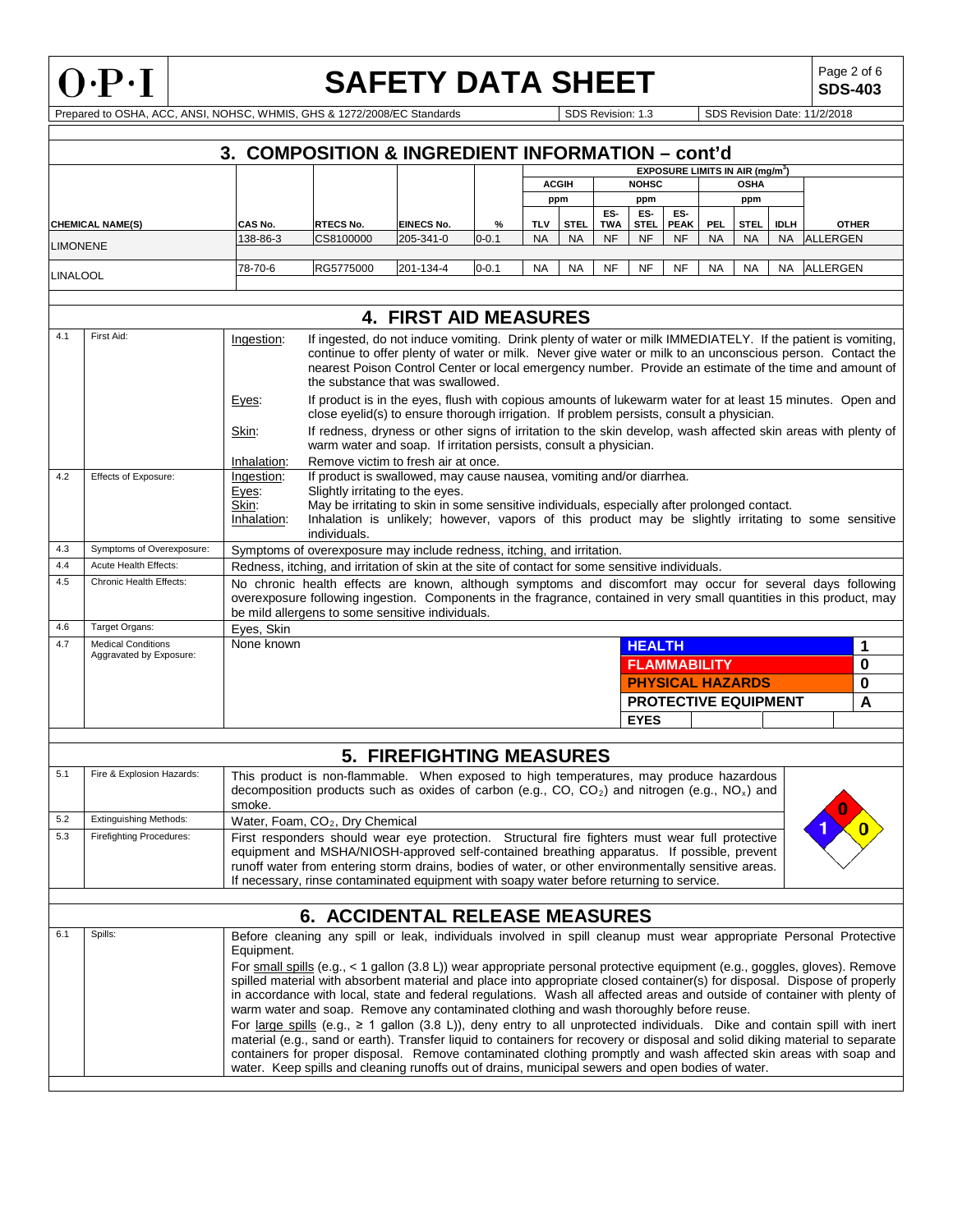

# **SAFETY DATA SHEET**  $\left|\begin{array}{c} \text{Page 3 of 6} \\ \text{SDS-403} \end{array}\right|$

**SDS-403**

Prepared to OSHA, ACC, ANSI, NOHSC, WHMIS, GHS & 1272/2008/EC Standards SDS Revision: 1.3 SDS Revision Date: 11/2/2018

|              | 7. HANDLING & STORAGE INFORMATION       |                                                                                                                                                                                                                                                                         |                 |                 |            |                        |                        |                 |                        |                        |                  |
|--------------|-----------------------------------------|-------------------------------------------------------------------------------------------------------------------------------------------------------------------------------------------------------------------------------------------------------------------------|-----------------|-----------------|------------|------------------------|------------------------|-----------------|------------------------|------------------------|------------------|
| 7.1          | Work & Hygiene Practices:               | Avoid eye contact.                                                                                                                                                                                                                                                      |                 |                 |            |                        |                        |                 |                        |                        |                  |
| 7.2          | Storage & Handling:                     | Use and store in a cool, dry, well-ventilated location (e.g., local exhaust ventilation, fans). Do not store in damaged or<br>unmarked containers or storage devices. Keep containers securely closed when not in use.                                                  |                 |                 |            |                        |                        |                 |                        |                        |                  |
| 7.3          | <b>Special Precautions:</b>             | Spilled material may present a slipping hazard if left unattended. Clean all spills promptly.                                                                                                                                                                           |                 |                 |            |                        |                        |                 |                        |                        |                  |
|              |                                         |                                                                                                                                                                                                                                                                         |                 |                 |            |                        |                        |                 |                        |                        |                  |
|              |                                         | 8. EXPOSURE CONTROLS & PERSONAL PROTECTION                                                                                                                                                                                                                              |                 |                 |            |                        |                        |                 |                        |                        |                  |
| 8.1          | <b>Exposure Limits:</b>                 |                                                                                                                                                                                                                                                                         |                 | <b>ACGIH</b>    |            | <b>NOHSC</b>           |                        |                 | <b>OSHA</b>            |                        | <b>OTHER</b>     |
|              | ppm (mg/m <sup>3</sup> )                |                                                                                                                                                                                                                                                                         |                 |                 | ES-        | ES-                    | ES-                    |                 |                        |                        |                  |
|              |                                         | <b>CHEMICAL NAME(S)</b>                                                                                                                                                                                                                                                 | <b>TLV</b>      | <b>STEL</b>     | <b>TWA</b> | <b>STEL</b>            | <b>PEAK</b>            | PEL.            | <b>STEL</b>            | <b>IDLH</b>            |                  |
|              |                                         | POTASSIUM HYDROXIDE<br><b>GLYCERIN</b>                                                                                                                                                                                                                                  | <b>NA</b><br>10 | <b>NA</b><br>ΝA | (2)<br>NF  | <b>NF</b><br><b>NF</b> | <b>NF</b><br><b>NF</b> | <b>NA</b><br>15 | <b>NA</b><br><b>NA</b> | <b>NA</b><br><b>NA</b> | <b>RESP FRAC</b> |
|              |                                         | <b>BHT (BUTYLATED</b>                                                                                                                                                                                                                                                   |                 |                 |            |                        |                        |                 |                        |                        |                  |
|              |                                         | HYDROXYTOLUENE)                                                                                                                                                                                                                                                         | $\overline{2}$  | <b>NA</b>       | 10         | <b>NF</b>              | NF                     | 10              | <b>NA</b>              | <b>NA</b>              |                  |
|              |                                         | PROPYLENE GLYCOL                                                                                                                                                                                                                                                        | NA              | <b>NA</b>       | 474        | NF                     | NF                     | <b>NA</b>       | <b>NA</b>              | NA                     |                  |
|              |                                         | <b>CITRONELLOL</b>                                                                                                                                                                                                                                                      | <b>NA</b>       | <b>NA</b>       | <b>NF</b>  | <b>NF</b>              | <b>NF</b>              | <b>NA</b>       | <b>NA</b>              | <b>NA</b>              | ALLERGEN         |
|              |                                         | <b>GERANIOL</b>                                                                                                                                                                                                                                                         | <b>NA</b>       | <b>NA</b>       | <b>NF</b>  | <b>NF</b>              | <b>NF</b>              | <b>NA</b>       | <b>NA</b>              | <b>NA</b>              | <b>ALLERGEN</b>  |
|              |                                         | <b>LIMONENE</b>                                                                                                                                                                                                                                                         | <b>NA</b>       | <b>NA</b>       | <b>NF</b>  | <b>NF</b>              | NF                     | <b>NA</b>       | <b>NA</b>              | <b>NA</b>              | ALLERGEN         |
|              |                                         | <b>LINALOOL</b>                                                                                                                                                                                                                                                         | <b>NA</b>       | <b>NA</b>       | <b>NF</b>  | <b>NF</b>              | <b>NF</b>              | <b>NA</b>       | <b>NA</b>              | <b>NA</b>              | <b>ALLERGEN</b>  |
| 8.2          | Ventilation & Engineering               | When working with large quantities of product, provide adequate ventilation (e.g., local exhaust ventilation, fans).                                                                                                                                                    |                 |                 |            |                        |                        |                 |                        |                        |                  |
|              | Controls:                               | Ensure that an eyewash station, sink or washbasin is available in case of exposure to eyes.                                                                                                                                                                             |                 |                 |            |                        |                        |                 |                        |                        |                  |
| 8.3          | Respiratory Protection:                 | None required if used in a well-ventilated area.                                                                                                                                                                                                                        |                 |                 |            |                        |                        |                 |                        |                        |                  |
| 8.4          | Eye Protection:                         | AVOID EYE CONTACT. CONTAINS ALKALI. AVOID CONTACT WITH EYES. CAN CAUSE<br>BLINDNESS. Protective eyewear (e.g., safety glasses with side-shield) is recommended at all<br>times when handling this product. Always use protective eyewear when cleaning spills or leaks. |                 |                 |            |                        |                        |                 |                        |                        | $\bigcirc$       |
| 8.5          | Hand Protection:                        | None required under normal conditions of use.                                                                                                                                                                                                                           |                 |                 |            |                        |                        |                 |                        |                        |                  |
| 8.6          | <b>Body Protection:</b>                 | None required under normal conditions of use.                                                                                                                                                                                                                           |                 |                 |            |                        |                        |                 |                        |                        |                  |
|              |                                         |                                                                                                                                                                                                                                                                         |                 |                 |            |                        |                        |                 |                        |                        |                  |
|              |                                         |                                                                                                                                                                                                                                                                         |                 |                 |            |                        |                        |                 |                        |                        |                  |
|              |                                         | 9. PHYSICAL & CHEMICAL PROPERTIES                                                                                                                                                                                                                                       |                 |                 |            |                        |                        |                 |                        |                        |                  |
| 9.1          | Appearance:                             | Light cream                                                                                                                                                                                                                                                             |                 |                 |            |                        |                        |                 |                        |                        |                  |
| 9.2          | Odor:                                   | Mild odor                                                                                                                                                                                                                                                               |                 |                 |            |                        |                        |                 |                        |                        |                  |
| 9.3          | Odor Threshold:                         | NA                                                                                                                                                                                                                                                                      |                 |                 |            |                        |                        |                 |                        |                        |                  |
| 9.4          | pH:                                     | <b>NA</b>                                                                                                                                                                                                                                                               |                 |                 |            |                        |                        |                 |                        |                        |                  |
| 9.5          | Melting Point/Freezing Point:           | <b>NA</b>                                                                                                                                                                                                                                                               |                 |                 |            |                        |                        |                 |                        |                        |                  |
| 9.6          | Initial Boiling Point/Boiling<br>Range: | <b>NA</b>                                                                                                                                                                                                                                                               |                 |                 |            |                        |                        |                 |                        |                        |                  |
| 9.7          | Flashpoint:                             | Non-flammable                                                                                                                                                                                                                                                           |                 |                 |            |                        |                        |                 |                        |                        |                  |
| 9.8          | Upper/Lower Flammability<br>Limits:     | <b>NA</b>                                                                                                                                                                                                                                                               |                 |                 |            |                        |                        |                 |                        |                        |                  |
| 9.9          | Vapor Pressure:                         | <b>NA</b>                                                                                                                                                                                                                                                               |                 |                 |            |                        |                        |                 |                        |                        |                  |
| 9.10         | Vapor Density:                          | NA                                                                                                                                                                                                                                                                      |                 |                 |            |                        |                        |                 |                        |                        |                  |
| 9.11         | Relative Density:                       | <b>NA</b>                                                                                                                                                                                                                                                               |                 |                 |            |                        |                        |                 |                        |                        |                  |
| 9.12         | Solubility:                             | Soluble in water                                                                                                                                                                                                                                                        |                 |                 |            |                        |                        |                 |                        |                        |                  |
| 9.13         | Partition Coefficient (log Pow):        | <b>NA</b>                                                                                                                                                                                                                                                               |                 |                 |            |                        |                        |                 |                        |                        |                  |
| 9.14         | Autoignition Temperature:               | <b>NA</b>                                                                                                                                                                                                                                                               |                 |                 |            |                        |                        |                 |                        |                        |                  |
| 9.15         | Decomposition Temperature:              | <b>NA</b>                                                                                                                                                                                                                                                               |                 |                 |            |                        |                        |                 |                        |                        |                  |
| 9.16         | Viscosity:                              | <b>NA</b>                                                                                                                                                                                                                                                               |                 |                 |            |                        |                        |                 |                        |                        |                  |
| 9.17         | Other Information:                      | <b>NA</b>                                                                                                                                                                                                                                                               |                 |                 |            |                        |                        |                 |                        |                        |                  |
|              |                                         |                                                                                                                                                                                                                                                                         |                 |                 |            |                        |                        |                 |                        |                        |                  |
|              |                                         | <b>10. STABILITY &amp; REACTIVITY</b>                                                                                                                                                                                                                                   |                 |                 |            |                        |                        |                 |                        |                        |                  |
| 10.1         | Stability:                              | This product is stable.                                                                                                                                                                                                                                                 |                 |                 |            |                        |                        |                 |                        |                        |                  |
| 10.2         | Hazardous Decomposition                 | Oxides of carbon and nitrogen.                                                                                                                                                                                                                                          |                 |                 |            |                        |                        |                 |                        |                        |                  |
| 10.3         | Products:<br>Hazardous Polymerization:  |                                                                                                                                                                                                                                                                         |                 |                 |            |                        |                        |                 |                        |                        |                  |
| 10.4         | Conditions to Avoid:                    | Will not occur.<br>Open flames, sparks, high heat and direct sunlight.                                                                                                                                                                                                  |                 |                 |            |                        |                        |                 |                        |                        |                  |
| 10.5         | Incompatible Substances:                | None known.                                                                                                                                                                                                                                                             |                 |                 |            |                        |                        |                 |                        |                        |                  |
|              |                                         |                                                                                                                                                                                                                                                                         |                 |                 |            |                        |                        |                 |                        |                        |                  |
|              |                                         |                                                                                                                                                                                                                                                                         |                 |                 |            |                        |                        |                 |                        |                        |                  |
|              |                                         | <b>TOXICOLOGICAL INFORMATION</b><br>11.<br>Inhalation:                                                                                                                                                                                                                  |                 |                 |            | Absorption:            |                        |                 |                        |                        |                  |
| 11.1         | Routes of Entry:                        | <b>NO</b>                                                                                                                                                                                                                                                               |                 |                 |            |                        | <b>YES</b>             |                 |                        | Ingestion:             | <b>YES</b>       |
| 11.2         | <b>Toxicity Data:</b>                   | The product has not been tested for specific toxicity data.                                                                                                                                                                                                             |                 |                 |            |                        |                        |                 |                        |                        |                  |
| 11.3         | Acute Toxicity:                         | See Section 4.4<br>See Section 4.5                                                                                                                                                                                                                                      |                 |                 |            |                        |                        |                 |                        |                        |                  |
| 11.4<br>11.5 | Chronic Toxicity:                       | This product contains BHT (Butylated HydroxyToluene), which is not carcinogenic to humans, but is listed as a Group 3                                                                                                                                                   |                 |                 |            |                        |                        |                 |                        |                        |                  |
|              | Suspected Carcinogen:                   | carcinogen by IARC.                                                                                                                                                                                                                                                     |                 |                 |            |                        |                        |                 |                        |                        |                  |
|              |                                         |                                                                                                                                                                                                                                                                         |                 |                 |            |                        |                        |                 |                        |                        |                  |
|              |                                         |                                                                                                                                                                                                                                                                         |                 |                 |            |                        |                        |                 |                        |                        |                  |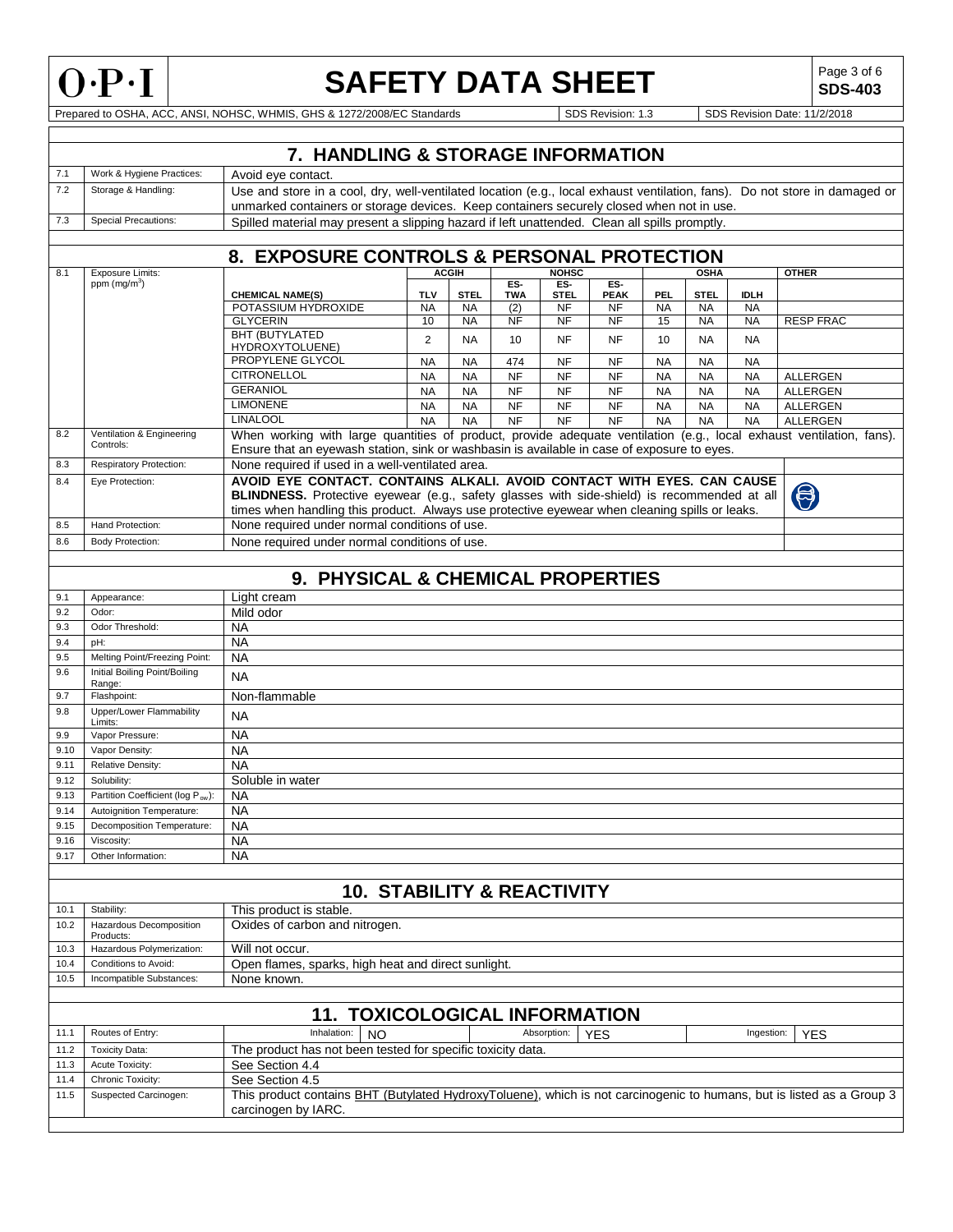

# **SAFETY DATA SHEET**  $\left|\begin{array}{c} \text{Page 4 of 6} \\ \text{SDS-403} \end{array}\right|$

**SDS-403**

Prepared to OSHA, ACC, ANSI, NOHSC, WHMIS, GHS & 1272/2008/EC Standards SDS Revision: 1.3 SDS Revision: 1.3 SDS Revision Date: 11/2/2018

|      | 11. TOXICOLOGICAL INFORMATION - cont'd |                                                                          |  |  |  |  |
|------|----------------------------------------|--------------------------------------------------------------------------|--|--|--|--|
| 11.6 | Reproductive Toxicity:                 | This product is not reported to produce reproductive toxicity in humans. |  |  |  |  |
|      | Mutagenicity:                          | This product is not reported to produce mutagenic effects in humans.     |  |  |  |  |
|      | Embryotoxicity:                        | This product is not reported to produce embryotoxic effects in humans.   |  |  |  |  |
|      | Teratogenicity:                        | This product is not reported to produce teratogenic effects in humans.   |  |  |  |  |
|      | Reproductive Toxicity:                 | This product is not reported to produce reproductive effects in humans.  |  |  |  |  |
| 11.7 | Irritancy of Product:                  | See Section 4.3                                                          |  |  |  |  |
| 11.8 | <b>Biological Exposure Indices:</b>    | NE.                                                                      |  |  |  |  |
| 11.9 | Physician Recommendations:             | Treat symptomatically.                                                   |  |  |  |  |
|      |                                        |                                                                          |  |  |  |  |
|      | <b>12. ECOLOGICAL INFORMATION</b>      |                                                                          |  |  |  |  |

| 12.1 | <b>Environmental Stability:</b> | There are no specific data available for this product. |
|------|---------------------------------|--------------------------------------------------------|
| 12.2 | Effects on Plants & Animals:    | There are no specific data available for this product. |
| 12.3 | Effects on Aquatic Life:        | There are no specific data available for this product. |

# **13. DISPOSAL CONSIDERATIONS**

| $\sim$<br>. ت | Disposal<br>/aste                        | regulations.<br>Federal.<br>and local ;<br>Dispose<br>state<br>rdance<br>with<br>.or |
|---------------|------------------------------------------|--------------------------------------------------------------------------------------|
| 122<br>ے.د ا  | Considerations:<br>:noris<br>,,,,,,,,,,, | NA                                                                                   |
|               |                                          |                                                                                      |

# **14. TRANSPORTATION INFORMATION**

|      |                      | The basic description (ID Number, proper shipping name, hazard class & division, packing group) is shown for each mode of transportation. Additional descriptive information |  |
|------|----------------------|------------------------------------------------------------------------------------------------------------------------------------------------------------------------------|--|
|      |                      | may be required by 49 CFR, IATA/ICAO, IMDG and the CTDGR.                                                                                                                    |  |
| 14.1 | 49 CFR (GND):        | NOT REGULATED                                                                                                                                                                |  |
| 14.2 | IATA (AIR):          | NOT REGULATED                                                                                                                                                                |  |
| 14.3 | IMDG (OCN):          | NOT REGULATED                                                                                                                                                                |  |
| 14.4 | TDGR (Canadian GND): | NOT REGULATED                                                                                                                                                                |  |
| 14.5 | ADR/RID (EU):        | NOT REGULATED                                                                                                                                                                |  |
| 14.6 | SCT (MEXICO):        | NOT REGULATED                                                                                                                                                                |  |
| 14.7 | ADGR (AUS):          | NOT REGULATED                                                                                                                                                                |  |

# **15. REGULATORY INFORMATION**

| 15.1 | <b>SARA Reporting</b><br>Requirements:        | This product does not contain any substances subject to SARA Title III, Section 313 reporting requirements.                                                                                                                                                                                                                                                                                                                                                                                                                                                                                                                                                                                                        |
|------|-----------------------------------------------|--------------------------------------------------------------------------------------------------------------------------------------------------------------------------------------------------------------------------------------------------------------------------------------------------------------------------------------------------------------------------------------------------------------------------------------------------------------------------------------------------------------------------------------------------------------------------------------------------------------------------------------------------------------------------------------------------------------------|
| 15.2 | SARA Threshold Planning<br>Quantity:          | There are no specific Threshold Planning Quantities for the components of this product.                                                                                                                                                                                                                                                                                                                                                                                                                                                                                                                                                                                                                            |
| 15.3 | <b>TSCA Inventory Status:</b>                 | The components of this product are listed on the TSCA Inventory or are otherwise exempt.                                                                                                                                                                                                                                                                                                                                                                                                                                                                                                                                                                                                                           |
| 15.4 | <b>CERCLA Reportable Quantity</b><br>$(RQ)$ : | <b>NA</b>                                                                                                                                                                                                                                                                                                                                                                                                                                                                                                                                                                                                                                                                                                          |
| 15.5 | Other Federal Requirements:                   | This product complies with the appropriate sections of the Food and Drug Administration's 21 CFR subchapter G<br>(Cosmetics).                                                                                                                                                                                                                                                                                                                                                                                                                                                                                                                                                                                      |
| 15.6 | Other Canadian Regulations:                   | This product has been classified according to the hazard criteria of the CPR and the SDS contains<br>all of the information required by the CPR. The components of this product are listed on the<br>DSL/NDSL. None of the components of this product are listed on the Priorities Substances List.<br>WHMIS D2B (Other Toxic Effects).                                                                                                                                                                                                                                                                                                                                                                            |
| 15.7 | State Regulatory Information:                 | Potassium Hydroxide is found on the following state criteria lists: FL, MA, MN, PA, and WA.<br>No other ingredients in this product, present in a concentration of 1.0% or greater, are listed on any of the following state<br>criteria lists: California Proposition 65 (CA65), Delaware Air Quality Management List (DE), Florida Toxic Substances<br>List (FL), Massachusetts Hazardous Substances List (MA), Michigan Critical Substances List (MI), Minnesota Hazardous<br>Substances List (MN), New Jersey Right-to-Know List (NJ), New York Hazardous Substances List (NY), Pennsylvania<br>Right-to-Know List (PA), Washington Permissible Exposures List (WA), Wisconsin Hazardous Substances List (WI). |
| 15.8 | Other Requirements:                           | This product does not contain any chemicals known to the State of California to cause cancer or other reproductive<br>harm. For more information, go to www.P65warnings.ca.gov.                                                                                                                                                                                                                                                                                                                                                                                                                                                                                                                                    |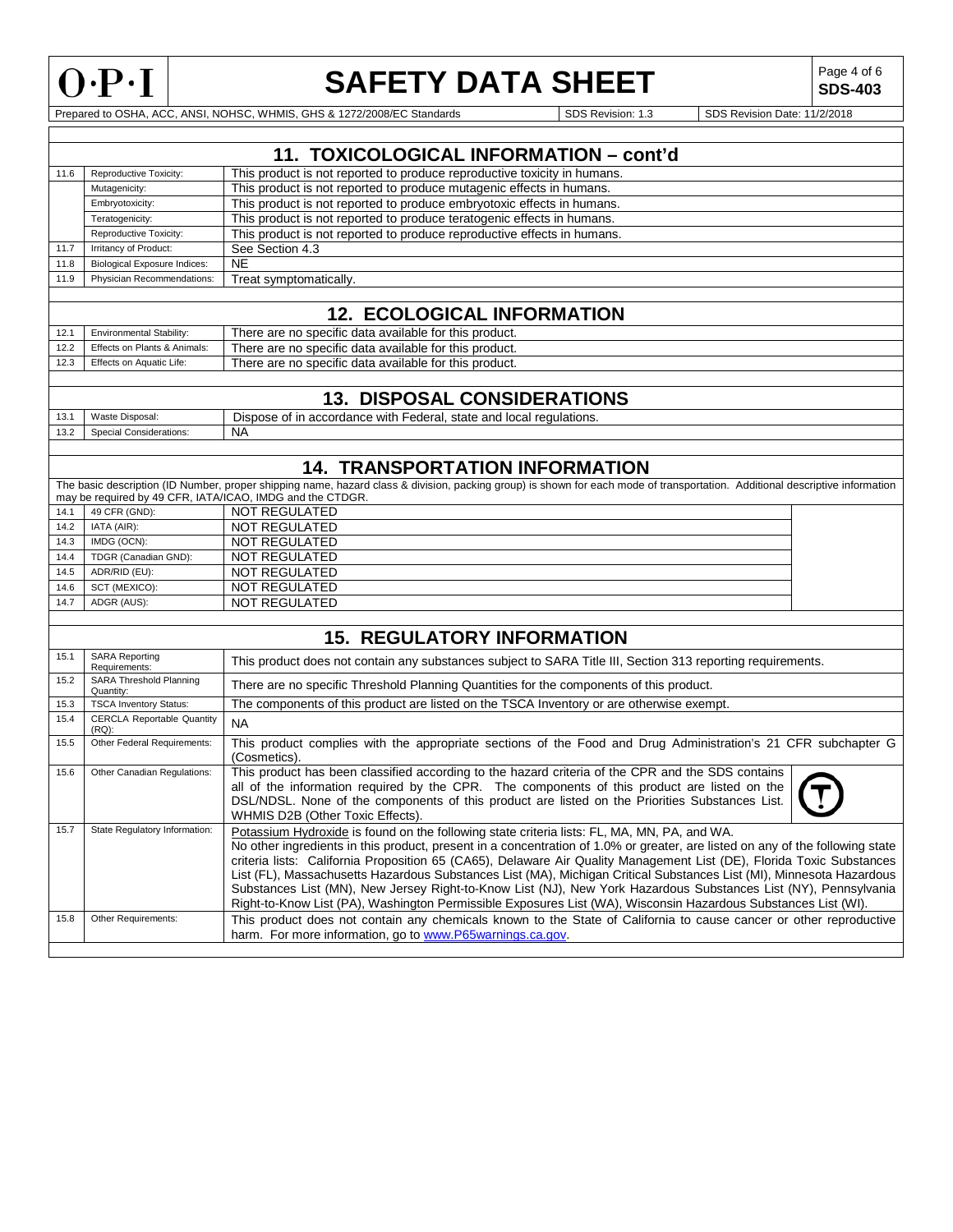

# **SAFETY DATA SHEET**

**SDS-403**

Prepared to OSHA, ACC, ANSI, NOHSC, WHMIS, GHS & 1272/2008/EC Standards SDS Revision: 1.3 SDS Revision Date: 11/2/2018

|      |                      | <b>16. OTHER INFORMATION</b>                                                                                                                    |                                                                                                                                                                                                                                                                                                                                                                                                                                                                                                                                                                                                                                                                                                                                     |
|------|----------------------|-------------------------------------------------------------------------------------------------------------------------------------------------|-------------------------------------------------------------------------------------------------------------------------------------------------------------------------------------------------------------------------------------------------------------------------------------------------------------------------------------------------------------------------------------------------------------------------------------------------------------------------------------------------------------------------------------------------------------------------------------------------------------------------------------------------------------------------------------------------------------------------------------|
| 16.1 | Other Information:   | attention.<br><b>KEEP OUT OF REACH OF CHILDREN.</b>                                                                                             | WARNING! HARMFUL IF SWALLOWED. CAUSE MILD SKIN IRRITATION. CAUSES EYE IRRITATON. CONTAINS<br><b>ALKALI. AVOID CONTACT WITH EYES. CAN CAUSE BLINDNESS.</b> Use only as directed. Discontinue use if irritation<br>develops. Wash thoroughly after handling. Do not eat drink or smoke when using this product. IF SWALLOWED: Call a<br>POISON CENTER/doctor, if you feel unwell. Rinse Mouth. IF IN EYES: Rinse cautiously with water for several minutes.<br>Remove contact lenses, if present and easy to do. Continue rinsing. If skin irritation or rash occurs: Get medical advice /                                                                                                                                            |
| 16.2 | Terms & Definitions: | See last page of this Safety Data Sheet.                                                                                                        |                                                                                                                                                                                                                                                                                                                                                                                                                                                                                                                                                                                                                                                                                                                                     |
| 16.3 | Disclaimer:          |                                                                                                                                                 | This Safety Data Sheet is offered pursuant to OSHA's Hazard Communication Standard, 29 CFR §1910.1200. Other<br>government regulations must be reviewed for applicability to this product. To the best of ShipMate's & OPI's knowledge,<br>the information contained herein is reliable and accurate as of this date; however, accuracy, suitability or completeness<br>is not guaranteed and no warranties of any type, either expressed or implied, are provided. The information contained<br>herein relates only to the specific product(s). If this product(s) is combined with other materials, all component<br>properties must be considered. Data may be changed from time to time. Be sure to consult the latest edition. |
| 16.4 | Prepared for:        | <b>OPI Products, Inc.</b><br>4500 Park Granada Blvd<br>Calabasas, CA 91302 USA<br>Tel: +1 (818) 999-5112<br>http://www.opi.com                  | $\mathbf{P} \cdot \mathbf{P}$                                                                                                                                                                                                                                                                                                                                                                                                                                                                                                                                                                                                                                                                                                       |
| 16.5 | Prepared by:         | ShipMate, Inc.<br>P.O. Box 787<br>Sisters, Oregon 97759-0787 USA<br>Tel: +1 (310) 370-3600<br>Fax: +1 (310) 370-5700<br>http://www.shipmate.com | kungerous Good<br>Training & Consulting                                                                                                                                                                                                                                                                                                                                                                                                                                                                                                                                                                                                                                                                                             |